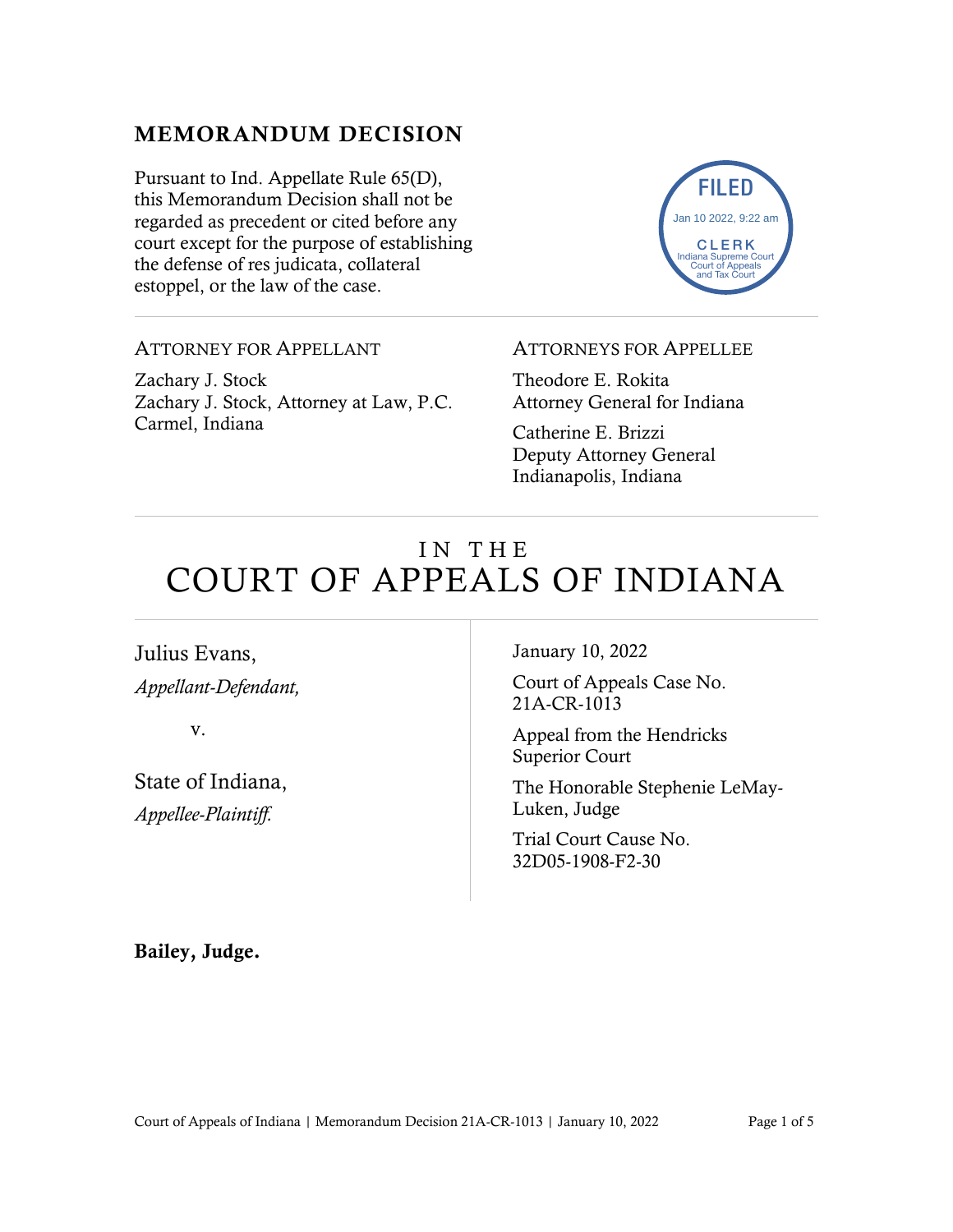# Case Summary

[1] Julius Evans ("Evans") appeals the sentence imposed upon his plea of guilty to Possession of Cocaine, as a Level 3 felony.<sup>1</sup> He presents the sole issue of whether his sixteen-year sentence, with ten years to be served on work release, is inappropriate. We affirm.

# Facts and Procedural History

- [2] On August 19, 2019, Evans was detained in a traffic stop and found to be in possession of thirty grams of cocaine. The State of Indiana charged Evans with Dealing in Cocaine, as a Level 2 felony,<sup>2</sup> Possession of Cocaine, as a Level 3 felony, and Possession of Marijuana, as a Class A misdemeanor.<sup>3</sup>
- [3] On May 12, 2021, Evans pled guilty to the charge of Possession of Cocaine and the other charges were dismissed. The trial court found as aggravators: Evans had two prior convictions for dealing illegal drugs; in the present offense, the large quantity of cocaine seized, together with plastic packaging, indicated intent to deal; and Evans was on parole when he committed the instant offense. In mitigation, the trial court recognized that Evans had small children; his

 $1$  Ind. Code § 35-48-4-6(d).

 $^{2}$  I.C. § 35-48-4-1.

 $3$  I.C. § 35-48-4-11.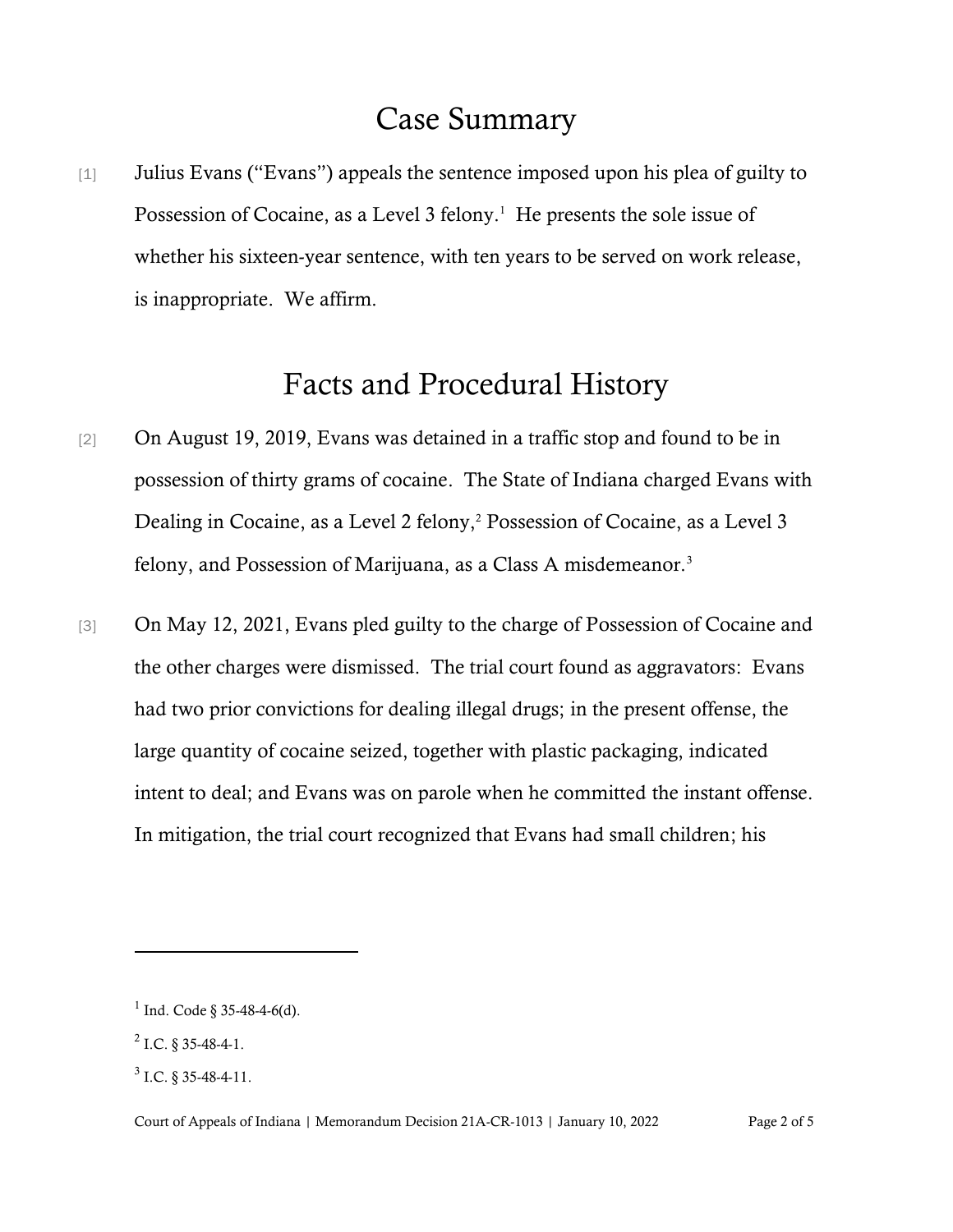parents had been drug addicted; Evans admitted his own addiction; and he began to use drugs at a young age, potentially affecting his development.

[4] The trial court imposed upon Evans a sentence of sixteen years, with six years to be served in the Indiana Department of Correction ("DOC") and ten years to be served on work release. The trial court also stated that it would consider a modification of the sentence after Evans served three years in work release. Evans now appeals.

## Discussion and Decision

[5] Article 7, Sections 4 and 6 of the Indiana Constitution authorize independent appellate review and revision of a sentence imposed by a trial court. *See, e.g., Sanders v. State*, 71 N.E.3d 839, 843 (Ind. Ct. App. 2017), *trans. denied*. This appellate authority is implemented through Indiana Appellate Rule 7(B). *Id*. Under 7(B), the appellant must demonstrate that his sentence is inappropriate in light of the nature of his offense and his character. *Id*. (citing Ind. Appellate Rule 7(B)). In conducting our review under this Rule, deference to the trial courts "should prevail unless overcome by compelling evidence portraying in a positive light the nature of the offense (such as accompanied by restraint, regard, and lack of brutality) and the defendant's character (such as substantial virtuous traits or persistent examples of good character)." *Stephenson v. State*, 29 N.E.3d 111, 122 (Ind. 2015).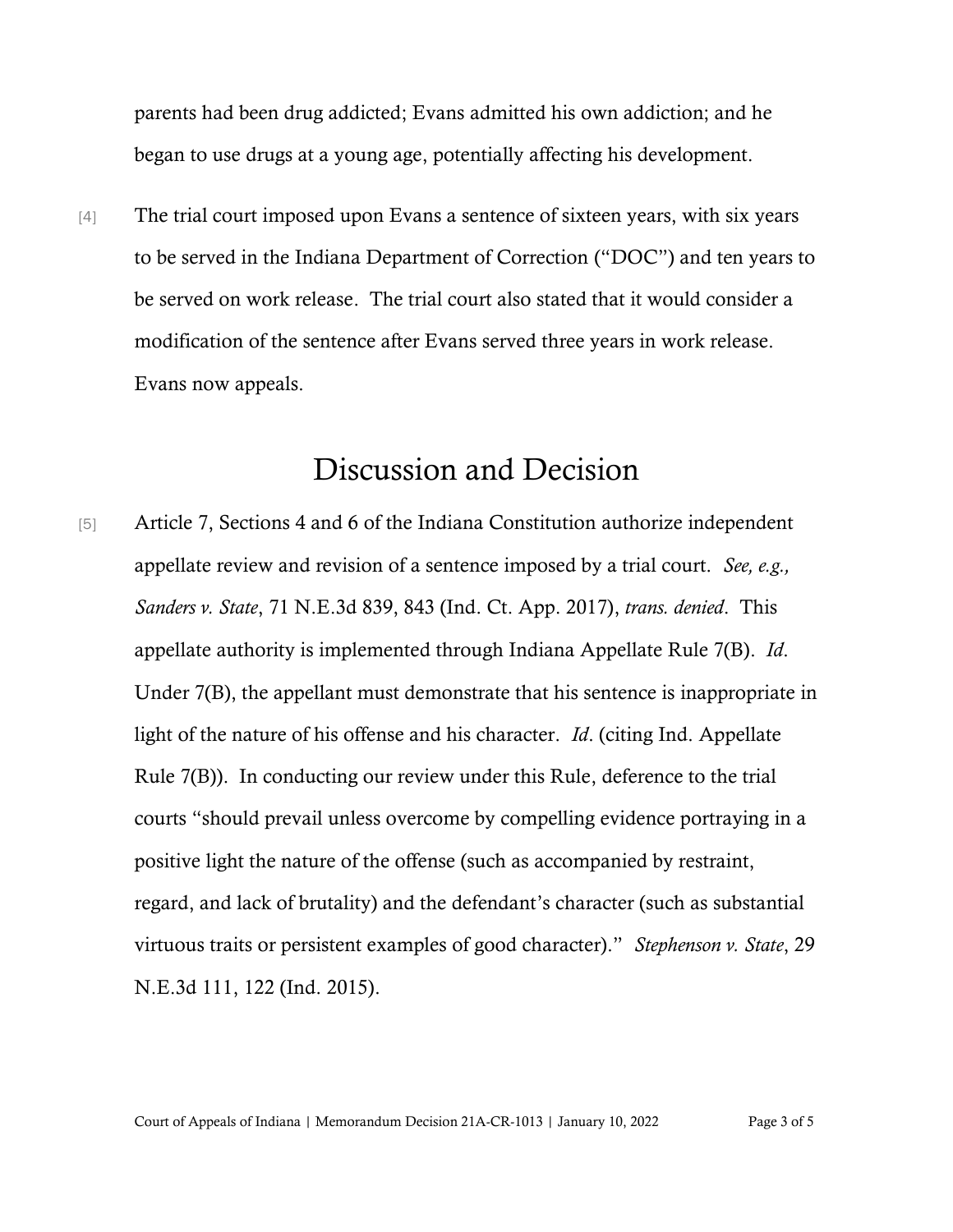- [6] The Indiana Supreme Court has explained that the principal role of appellate review is to attempt to leaven the outliers, "not to achieve a perceived 'correct' result in each case." *Cardwell v. State*, 895 N.E.2d 1219, 1225 (Ind. 2008). The question is not whether another sentence is more appropriate, but whether the sentence imposed is inappropriate. *King v. State*, 894 N.E.2d 265, 268 (Ind. Ct. App. 2008).
- [7] A defendant convicted of a Level 3 felony is subject to a sentencing range of six to twenty years; ten years is the advisory sentence. I.C.  $\S 35-50-2-5$ . Evans contends that "a sentence very near the maximum is inappropriate when the offense is a nonviolent drug crime, and the offender is an untreated addict whose condition is the primary motivation for his crimes." Appellant's Brief at 6. We observe that Evans was ordered to serve only six years of his sixteenyear sentence in the DOC, and thus did not receive a near-maximum sentence. *See Bratcher v. State*, 999 N.E.2d 864, 871 (Ind. Ct. App. 2013) (observing that the maximum term of years is not the maximum sentence if it is anything less than a fully executed sentence.)
- [8] First, we look to the nature of the offense. Evans admitted that he possessed cocaine. As Evans points out, this is not a violent offense. However, Evans was not sentenced for a violent offense. Indiana Code Section 35-48-4-6(d) provides that Possession of Cocaine is a Level 3 offense if a person possesses at least 28 grams; Evans was found in possession of 30 grams of cocaine, together with cellophane baggies.